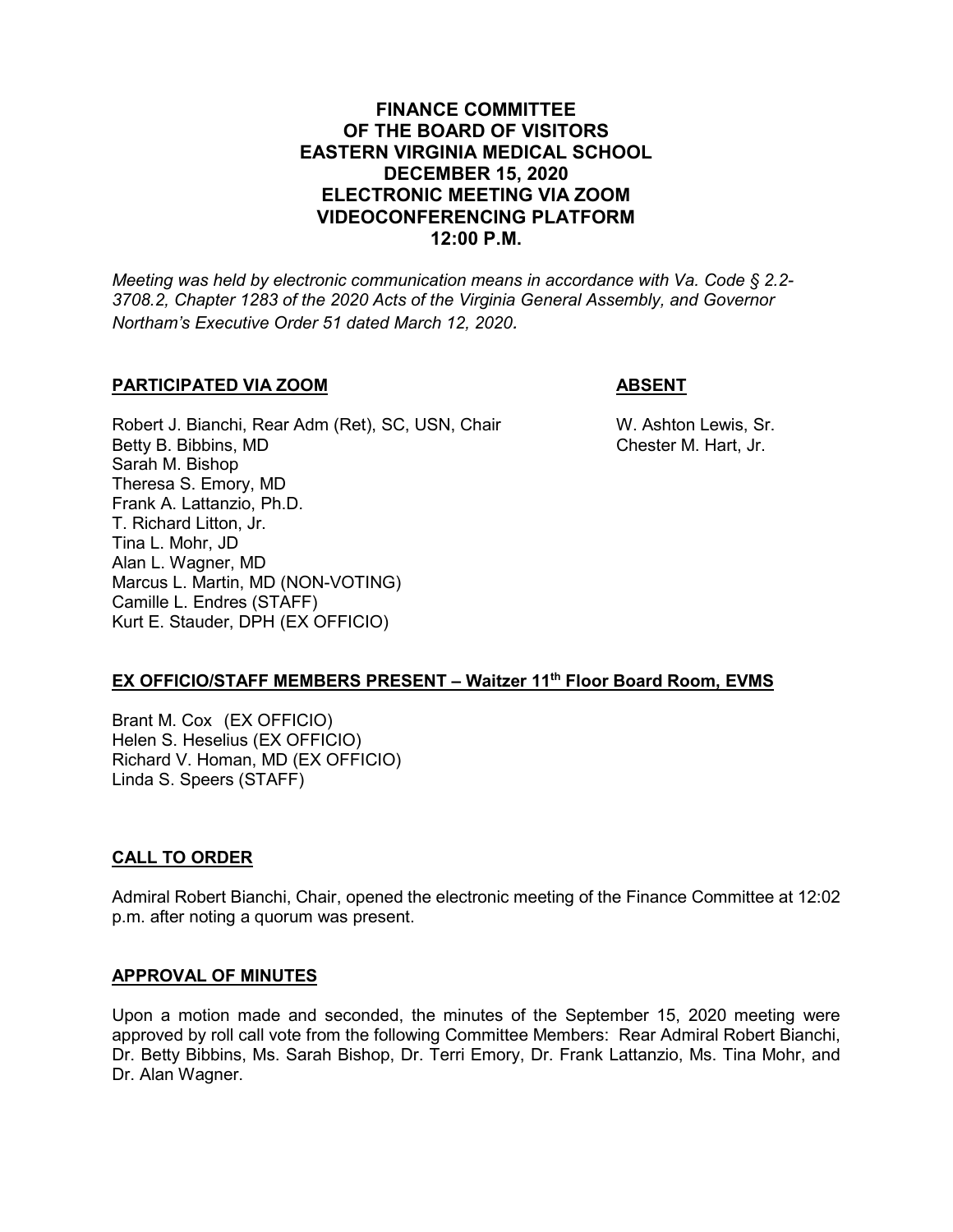Finance Committee Meeting December 15, 2020 Page 2

## **FINANCE REPORT**

#### **October 2020**

Ms. Camille Endres reported the October net excess is \$7.3 million. The Core net excess is \$2.6 million, mostly due to positive variances in salary and fringe savings from vacant positions, offset by transfers from EVMS Reserves for unfilled positions. Other positive variances include clinical enterprises 20%, facilities and administrative cost recoveries, and travel expenses offset by a negative variance in standardized patient revenues and investment income. She reported that Sponsored Research has an unfavorable variance of \$.5 million due to new revenue recognition standard on milestone-based awards. Revenue is now recognized as the donor-imposed conditions are met for revenue to be released versus when cost-matching expenses are incurred, which can cause timing variances from one year to the next. Ms. Endres stated that the Clinical Enterprises operating margin is \$2.1 million more than budget and \$3.1 million greater than this time last year. The Department Reserves has a \$3.2 million positive variance, mostly due to salary and fringe savings, operating expenses, and lower than budgeted transfers from EVMS Reserves. EVMS Reserves net excess of \$.9 million is mainly due to less than budgeted spending on various projects. She reported that Property, Plant and Equipment has a net excess of \$1.1 million mostly due to a timing issue of equipment approved last year and purchased this year.

All bond covenants were met for October.

#### **2021 BOND ISSUE**

Ms. Helen Heselius stated that in March 2020, the Board of Visitors approved a \$10 million bond issue to include a portion of the Hague Club Apartments renovations, renovations to Brickell Library for the Academy of Educators and renovations to Andrews Hall. This borrowing is expected to occur in 2021 (Series 2021). In addition, EVMS had borrowed \$10 million in the Series 2018 debt to fund Waitzer Hall, renovations to labs in Lewis Hall and to start Hague Club Apartments renovations. She reported that to date, EVMS has only drawn a little over \$6 million on the Series 2018 debt. The interest on the 2018 debt is 3.46%. The rates are now estimated to be about 2.75%. Due to the interest savings, management, working with financial advisors, elected to roll over the almost \$4 million from the Series 2018 debt to achieve interest savings due to decreased interest rates. In addition, Ms. Heselius explained that the cost of the Series 2021 projects have increased mostly due to the Hague Club Apartments project and unforeseen conditions. The additional amount needed is \$4 million. Even with the additional debt, management expects to save over \$400,000 in interest costs as compared to the original projections for the Series 2021 debt, which was estimated using a 4% interest rate. She stated that management is seeking approval to borrow the additional funds needed for the 2021 projects.

Admiral Bianchi asked for a recommendation giving EVMS management permission to move forward working with the bank to structure this bond issuance. He stated another vote would be taken when management is ready to execute the final issuance. Upon a motion duly made and seconded, the Committee, by roll call vote from the following Committee members: Rear Admiral Robert Bianchi, Dr. Betty Bibbins, Ms. Sarah Bishop, Dr. Terri Emory, Dr. Frank Lattanzio, Mr. T. Richard Litton, Ms. Tina Mohr, and Dr. Alan Wagner, recommends the following: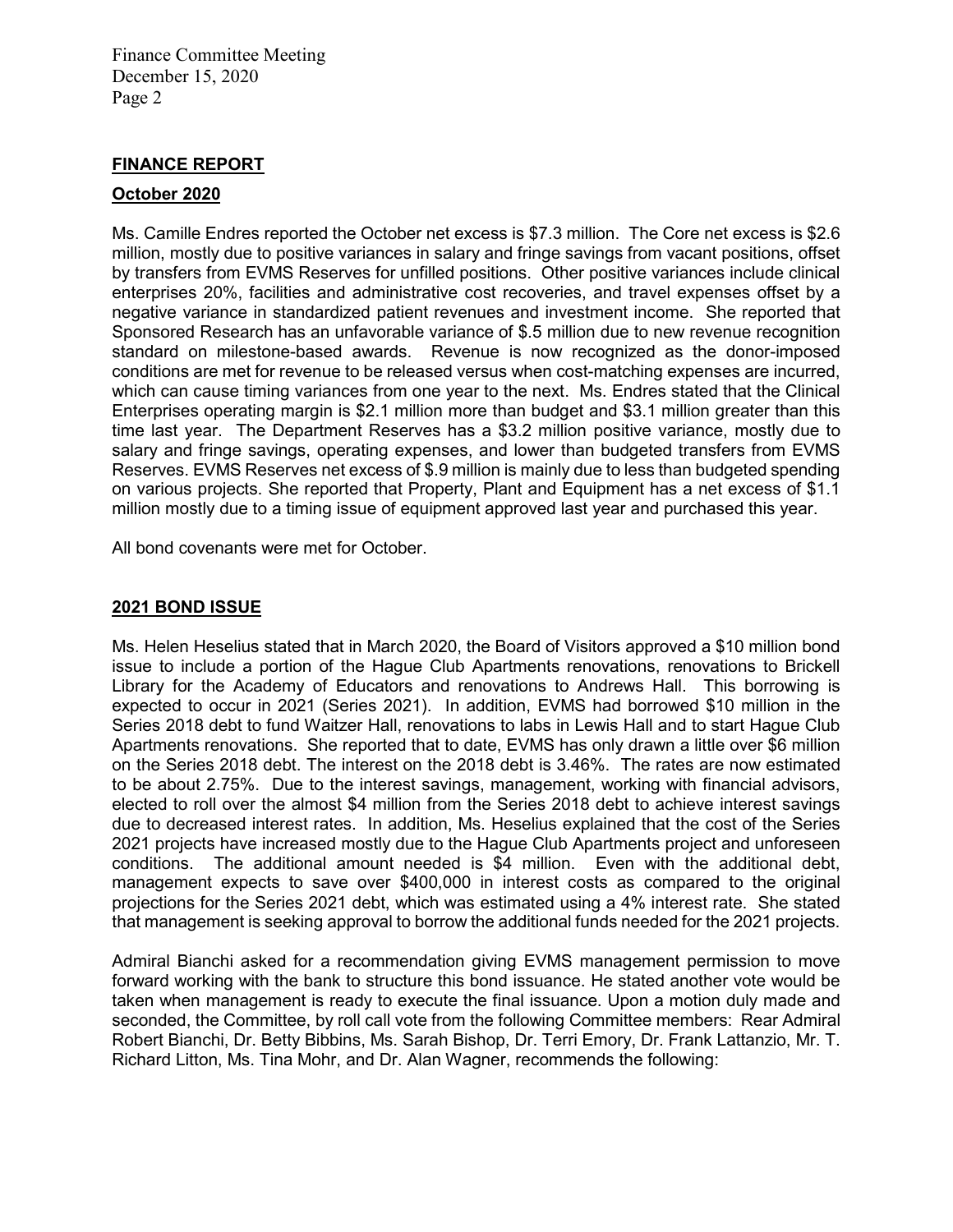Finance Committee Meeting December 15, 2020 Page 3

**ACTION: Upon recommendation of staff, the Finance Committee does hereby recommend to the Board of Visitors of the Eastern Virginia Medical School approval of an increase in the 2021 calendar year bond issuance to a total of \$18 million, which includes:**

- **1. \$10,000,000 approved March 10, 2020 bond issuance,**
- **2. \$3,975,429 not incurred from the Series 2018 bond issuance and carried over in order to achieve interest savings, and**
- **3. \$4,024,571 of additional debt.**

**Further, the Committee respectfully requests the Board of Visitors to consider this matter at their next board meeting on December 15, 2020.**

## **EVMS MEDICAL GROUP UPDATE**

Dr. Kurt Stauder reported the Clinical Enterprise net excess is \$5.4 million, which is \$2 million better than budget and \$3 million better than the prior year. He stated that both patient revenue and contractual revenue are doing better than budget in prior years, and gross charges are performing better by about 2% over the prior year. He stated the year to date positive variance is largely attributed to lower expenses and a change in the accrual method for the recording PSPP revenue. Prior to this, the PSPP revenue was not recorded until received, but they are now projecting the PSPP on an accrual method. He stated they also are receiving higher PSPP payments, so that is contributing to the better than budget and better than prior year performance. Dr. Stauder stated they had initiated a ramp-up plan for coming out of COVID and that has contributed to a quicker rebound. He wanted to give credit to the faculty and staff who managed expenses and increased their volume to close to where they were prior to COVID.

## **NEW BUSINESS**

Admiral Bianchi announced it would be necessary to hold a Closed Session as permitted under Code of Virginia Section 2.2-3712(A) to discuss and consider the disposition of real property, where discussion in an open meeting would adversely affect the bargaining position or negotiating strategy of the public body as permitted by the Code of Virginia §2.2-3711(A)(3). Accordingly, upon a motion made and seconded, the Committee voted unanimously to adjourn the regular session and convene the Closed Session.

All approvals were obtained by roll call vote from the following Committee members: Rear Admiral Robert Bianchi, Dr. Betty Bibbins, Ms. Sarah Bishop, Dr. Terri Emory, Dr. Frank Lattanzio, Mr. T. Richard Litton, Ms. Tina Mohr, and Dr. Alan Wagner.

## **ADJOURNMENT**

The meeting was adjourned at 12:25 p.m.

**Linda S. Speers**

Linda Speers Recording Secretary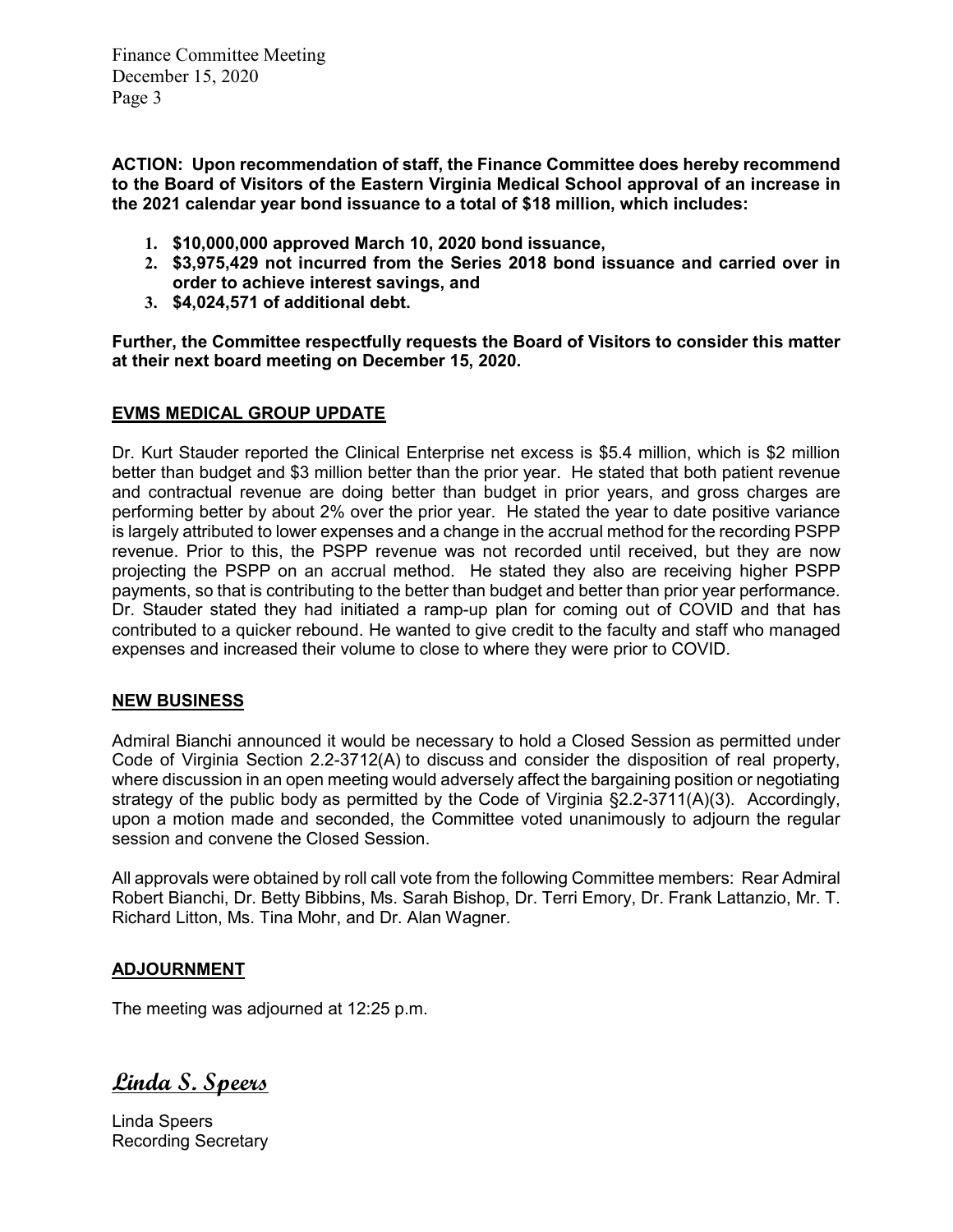## **FINANCE COMMITTEE OF THE BOARD OF VISITORS EASTERN VIRGINIA MEDICAL SCHOOL CLOSED SESSION ELECTRONIC MEETING VIA ZOOM VIDEOCONFERENCING PLATFORM DECEMBER 15, 2020**

*Meeting was held by electronic communication means in accordance with Va. Code §2.2-3708.2, Chapter 1283 of the 2020 Acts of the Virginia General Assembly, and Governor Northam's Executive Order 51 dated March 12, 2020.*

## **PARTICIPATED VIA ZOOM ABSENT**

Robert J. Bianchi, Rear Adm (Ret), SC, USN, Chair W. Ashton Lewis, Sr. Betty B. Bibbins, MD **Chester M. Hart, Jr.** Chester M. Hart, Jr. Sarah M. Bishop Theresa S. Emory, MD Frank A. Lattanzio, Ph.D. T. Richard Litton, Jr. Tina L. Mohr, JD Alan L. Wagner, MD Marcus L. Martin, MD (NON-VOTING)

## **EX OFFICIO/STAFF MEMBERS PRESENT – Waitzer 11th Floor Board Room, EVMS**

Brant M. Cox (EX OFFICIO) Helen S. Heselius (EX OFFICIO) Richard V. Homan, MD (EX OFFICIO) Linda S. Speers (STAFF)

Admiral Robert Bianchi, Chair, opened the Closed Session at 12:26 p.m. This Closed Session is permitted under Code of Virginia Section 2.2-3712(A) to discuss and consider the disposition of real property, where discussion in an open meeting would adversely affect the bargaining position or negotiating strategy of the public body as permitted by the Code of Virginia §2.2-3711(A)(3).

The Closed Session adjourned at 12:50 p.m.

# **Linda S. Speers**

Linda Speers Recording Secretary